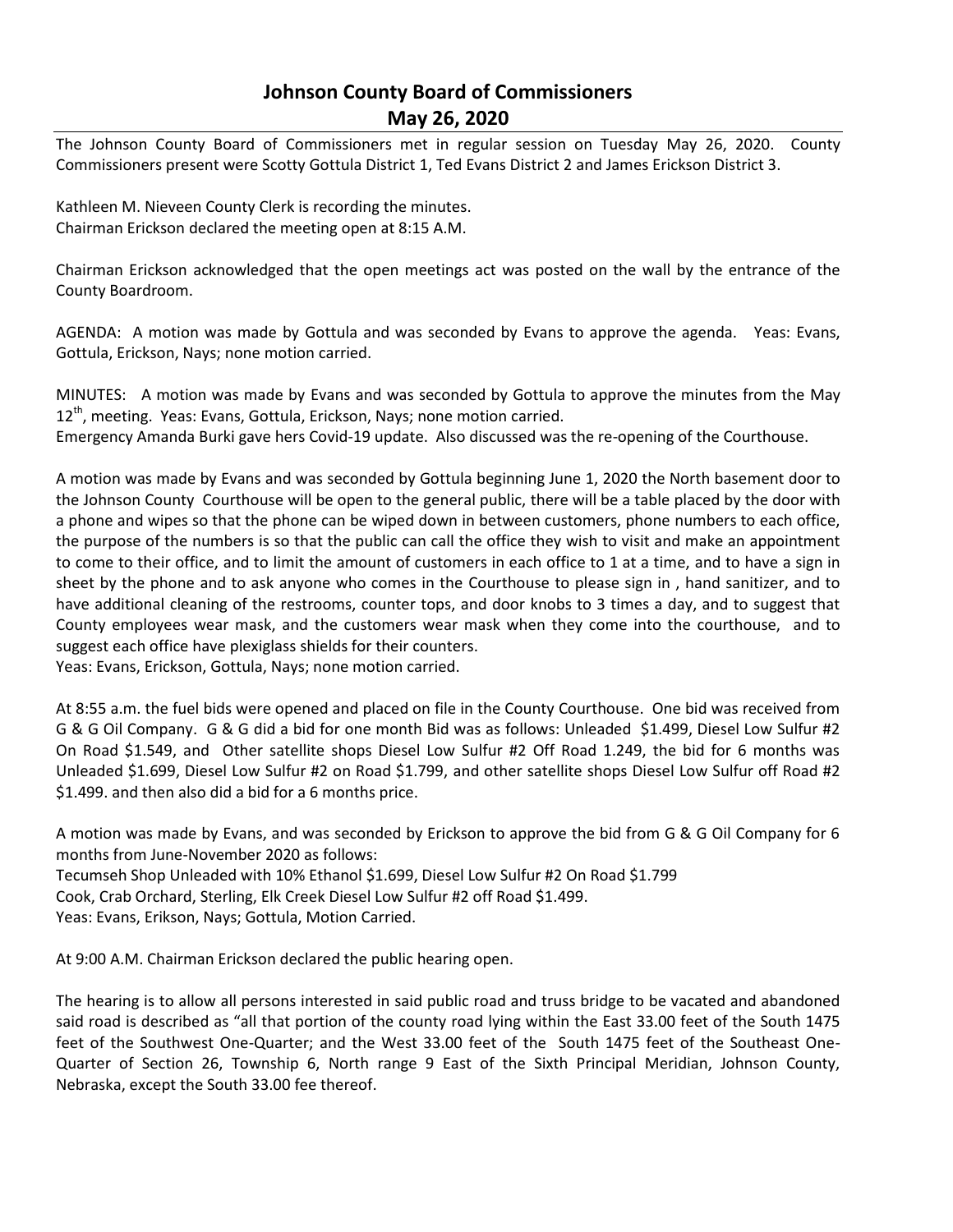Present for the hearing was John Bartels, and Spencer Pagel Water Supt. For Village of Sterling. John discussed with the board the proposal of the truss bridge being part that will be vacated, John was not interested in the bridge because of liability issues, Spencer visited with the board and John about the water line that runs in the

ROW for the Lagoon discharge. Spencer said that he usually does the discharge in the Spring and fall and need access to the Nemaha river to make sure that discharge water is going into the Nemaha.

After much discussion John Bartels withdrew his request to vacate the road because he did not want the liability of the bridge.

Chairman Erickson closed the public hearing at 9:30 A.M.

County Treasurer Nadine Beethe presented the board with 5 pledged securities from the American National Bank which they need to have released. A motion was made by Gottula, and was seconded by Evans, to authorize the release of the following pledged Securities as follows: CUSIP 256449BV0 in the amount of \$460,000.00, CUSIP 606402HD0 in the amount of 270,000.00, CUSIP 3617HFBE5 in the amount of \$1,460,225.00, CUSIP 5724957X1 in the amount of 200,000.00, CUSIP 714369EP6 in the amount of \$655,000.00 Yeas: Evans, Gottula, Erickson, Nays; none motion carried.

At 9:35 a.m. the bids were opened for Project Elk Creek SE C49(292). One bid was received from Van Kirk Brothers. After discussion the board decided to table the bid until the June 9<sup>th</sup> meeting. Matt also informed the board the Sign Audit with NIRMA has been scheduled for June  $4<sup>th</sup>$ , and discussed the Excavator bids, FEMA meeting and summer help.

A motion was made by Evans and was seconded by Gottula to go into closed session at 10:15 a.m. Yeas: Evans, Gottula, Erickson, nays; none motion carried.

The purpose of the closed session was to evaluate the job performance of a person when necessary to prevent needless injury to the reputation of a person and when such person has not requested a public meeting.

A motion was made by Evans, and was seconded by Gottula to come out of closed session at 10:50 a.m. Yeas: Evans, Gottula, Erickson, Nays; none motion carried.

Dr. Dave Varner and Karly Black were present at the meeting to discuss the future for the Extension Office. Discussed was the hours, rate of pay and benefits that would be offered for the open office assistant position. A motion was made by Gottula and was seconded by Evans to set the hours at 6 months at 32 hours per week and 6 months at 40 hours per week, with the starting pay at \$14.00 per hour plus full-time benefits. Yeas: Evans, Gottula, Erickson, Nays; none motion carried.

County Assessor Terry Keebler discussed with the board protest hearing dates. Dates for hearing are tentatively set for July  $8^{\text{th}}$  and July  $9^{\text{th}}$ .

The board signed the Proclamation for Southeast Nebraska Community Action declaring May 2020 as Community Action Month and acknowledged the 2019 Annual Report from SENCA

A motion was made by Evans, and was seconded by Gottula to authorize the County Treasurer to transfer \$200,000.00 from County General Fund to the County Road Fund. Yeas: Evans, Gottula Erickson, Nays; none motion carried.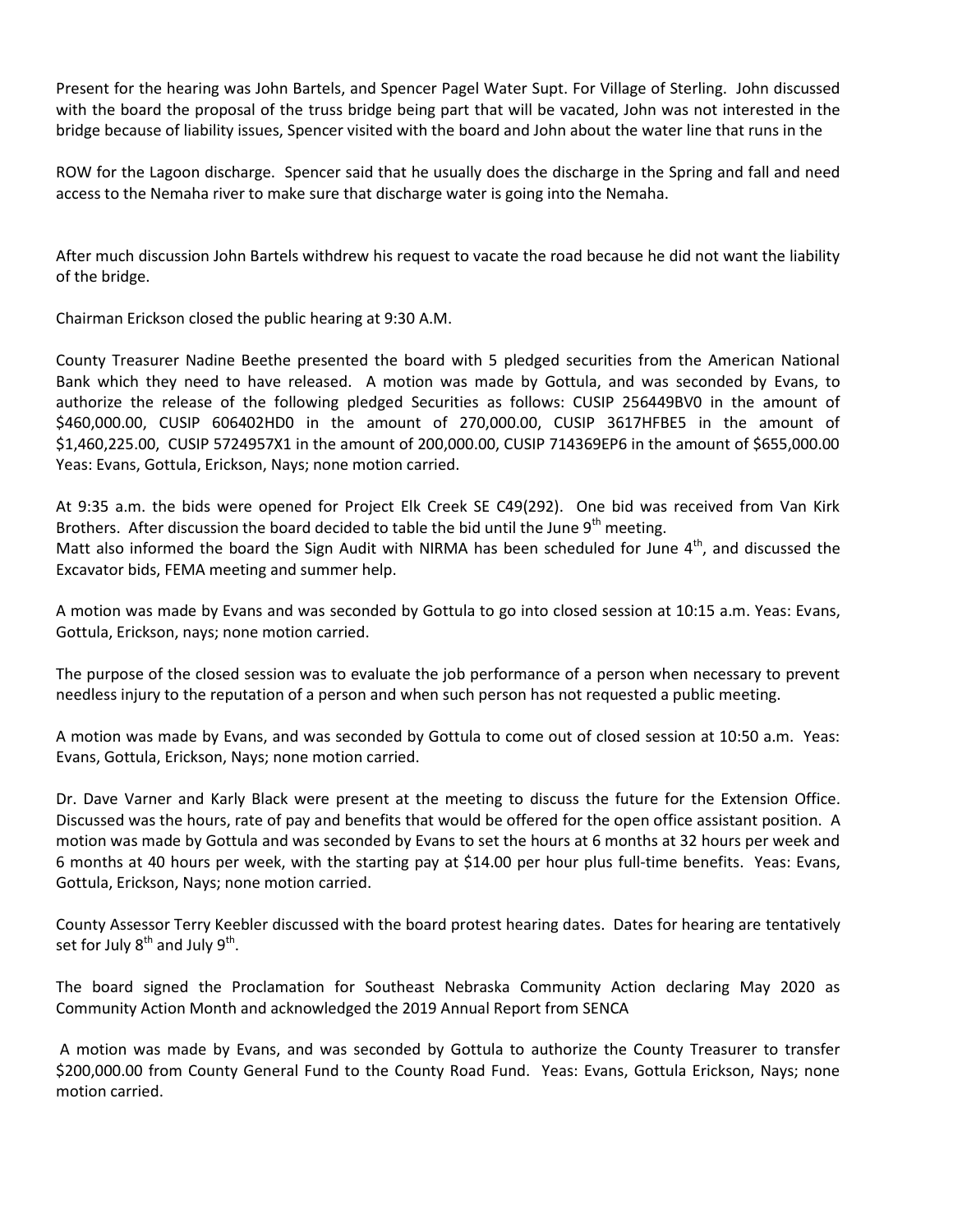A motion was made by Gottula and was seconded by Evans to approve the claims with the change of Carmichael Business System to be taken out of the County Sheriff's Budget and not 911 as submitted. Yeas: Evans, Gottula, Erickson. The following claims were paid on funds as follows:

# **GENERAL FUND**: Payroll: 32,901.59

#### Claims: **\$ 54,549.02**

**AFLAC – Insurance - 128.96, AMERICAN LEGION – Poll Rental - 50.00, AMERICAN NATIONAL BANK – FICA & Federal Taxes - 10,265.37, AMERITAS – Deferred Comp - 105.00, AMERITAS LIFE INSURANCE CORP. – Vision Insurance - 132.65, TERESA L BESSEY – Election Work & Mileage - 157.25, BLUE CROSS/BLUE SHEILD OF NE – Insurance - 14,864.02, AMANDA BURKI – Computer Supplies - 162.45, CARMICHAEL BUSINESS SYSTEMS - Red Box Recording – 3432.00, CITIZEN PRINTING CO – Case Jackets - 269.19, COLLECTION ASSOCIATES - 74.65, COOK COMMUNITY BUILDING – Poll Rental - 50.00, MIKE DAVISON – Mileage - 306.48, DES MOINES STAMP MFG. CO. – Supplies - 104.20, DISTRICT COURT JOHNSON COUNTY – Court Costs - 378.00, EAKES OFFICE SOLUTIONS – Supplies - 125.86, ELK CREEK FIRE PROTECTION DISTRICT – Poll Rental - 50.00 FIRST CONCORD BENEFITS GROUP – Flex Spending - 268.65, JEANENE FRENCH - Election Work - 146.25, GLORIA GUENTHER - Election Work - 146.25, CODY HAZEN – Election Work - 121.50, JOHNSON COUNTY AG & MECHANICAL 2 Poll Rentals - 100.00, J0HNSON COUNTY PETTY CASH FUND – Postage & Trash Pickup - 276.00, JOHNSON COUNTY SHERIFF PETTY CASH – Car Washes - 8.00, DANA JOHNSON – Election Work - 135.00, JUSTICE DATA SOLUTIONS Jamin Maintenance - 2,300.00, KERNER TRUE VALUE – Supplies - 243.89, JOANN KETTELHAKE – Election Work - 140.00, SARA KETTELHAKE – Election Work - 140.00, BARBARA KNOCHE – Election Work - 135.00, RUTH LANTZ Election Work - 135.00, CANDY LAUE – Election Work - 121.50, LIBERTY NATIONAL LIFE INSURANCE CO – Insurance 206.06, PAT LITTLE – Election Work - 135.50, MADISON NATIONAL LIFE INSURANCE CO. – Insurance - 78.00, IMAGENE D MASON – Election Work - 130.50, MIDWEST CARD AND ID – Salamander Command - 500.00, MIPS INC. Laptop - 1,362.90, MORAN PLUMBING AND HEATING,LLC – Sheriff's Office repairs – 2,279.65, BRYAN A MURPHY Election Work - 130.50, SID'S AUTO PARTS – Supplies - 8.24, NAVIENT CREDIT FINANCE CORPORATION - 446.03, NEBRASKA DEPT. OF REVENUE – State Taxes - 1,472.74, NESTOR & MERCURE ATTORNEYS – Attorney Fees - 225.00 OFFICE OF THE CHIEF INFO OFFICER – Teletype, Point to Point & Radio Usage - 744.72, PARAMOUNT LINEN & UNIFORM – Rugs - 33.39, AUDRA PARRISH – Election Work - 121.50, PHYSICIANS LABORATORY SERVICES – Inmate Autopsy - 2,050.00, QUILL CORP. – Supplies - 71.96, DONNA RATHE – Election Work - 135.00, READY! LOW VOLTAGE SYSTEMS, INC – Maintenance - 84.00, RETIREMENT PLANS DIV OF AMERITAS - Retirement - 5,399.59, JOYCE ROESENER – Election Work & Mileage - 171.75, SCOTTY'S GROCERY – Inmate Meals - 578.50, TECUMSEH COMMUNITY BUILDING – Poll Rental - 50.00, TIME WARNER CABLE – Phones & Internet - 941.78, TERESA TRAUERNICHT – Election Work - 135.00, US BANK CORPORATE PAYMENT SYSTEMS – Supplies - 165.99. U.S. CELLULAR – Tower Rent- 438.00, U.S. CELLULAR – Modem, Internet - 170.77, VERIZON WIRELESS – Phones & Tablets - 569.95, BRENDA WERMAN - Election Work & Mileage - 139.15, WINDSTREAM – Landline Phones - 499.73** 

## **ROAD FUND**: Payroll: 13,952.12

### Claims**: \$ 80,383.53**

**ACE IRRIGATION & MANUFACTURING – County Projects - 16,260.00, AFLAC – Insurance - 30.16, AMERICAN NATIONAL BANK – FICA & Federal Insurance - 4,178.08, AMERITAS LIFE INSURANCE CORP. Vision Insurance - 1.92, BLUE CROSS/BLUE SHEILD OF NE – Insurance - 9,629.64, EGGERS BROTHERS INC. – Parts - 913.63, FIRST CONCORD BENEFITS GROUP – Flex Spending - 65.00, G & G OIL - 6,984.01, SCOTTY GOTTULA – Shop Towels 32.00, J0HNSON COUNTY PETTY CASH FUND – OPPD Cook Barn - 33.16, MAINELLI WAGNER & ASSOCIATES, INC. Feb. & March Consulting - 10,611.84, MARTIN MARIETTA MATERIALS – Rock - 27,267.82, SID'S AUTO PARTS Parts - 234.97, NEBRASKA DEPT. OF REVENUE - State Taxes - 587.68, NEBRASKA PUBLIC POWER – Crab Orchard 34.21, PARAMOUNT LINEN & UNIFORM – Rugs - 28.14, RETIREMENT PLANS DIV OF AMERITAS – Retirement - 2,241.46, SAM'S CLUB MC/SYNCB – Supplies & Maintenance - 66.36, SAPP BROTHERS PETROLEUM – DEF - 63.75 SENECA SANITATION – Trash Pickup - 60.00, SPEERS TRUCK REPAIR LLC – Parts & Labor - 652.43, US BANK CORPORATE PAYMENT SYSTEMS – Postage & Supplies - 99.89, U.S. CELLULAR – Internet - 78.63, VERIZON WIRELESS – Tablet - 40.01, VILLAGE OF STERLING – Utilities - 12.00, WASHINGTON NATIONAL INS COMPANY – Insurance - 9.25, WINDSTREAM – Landline Phones - 137.49** 

### **INHERITANCE TAX FUND:**

Claims**: \$18.63 U.S. CELLULAR – Internet Backup - 18.63** 

**911 EMERGENCY MANAGEMENT FUND:**

Claims**: \$ 40.78**